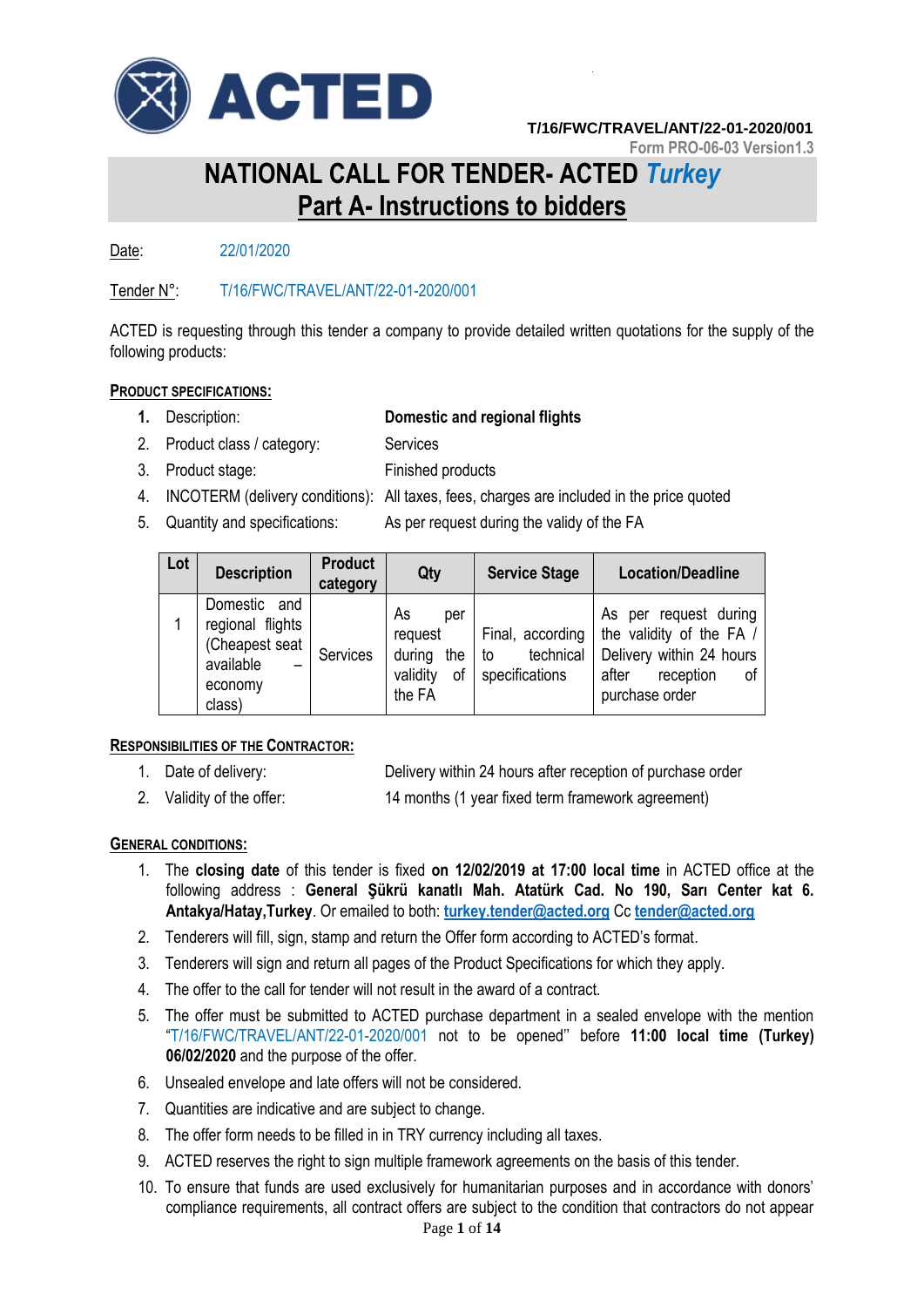

on anti-terrorism lists, in line with ACTED's anti-terrorism policy. To this end, ACTED reserves the right to carry out anti-terrorism checks on contractor, its board members, staff, volunteers, consultants, financial service providers and sub-contractor.

### **SPECIFIC CONDITIONS:**

- 1. Tickets need to be sent electronically by email or delivered at ACTED Office in Antakya.
- 2. The selected company needs to provide at least three alternatives of flight for every request or a proof of absence of additional flights (printout of the sales system).
- 3. Details of transfer fees, cancellation fees, flight changes, ticket issuing, number of stopovers, authorized weight of the luggage, administration fees and any other charges should be made clear.
- 4. All flights should be considered on economic class.
- 5. The selected company should provide a list of numbers that can be reached and answered at any time of the day (**24/7 365 days a year**) in case of unexpected issues encountered during the course of a journey (flights cancellations / missed flights etc.)
- 6. Bidders should submit a list of airlines that they can are able to book from Pegasus Airlines, Turkish Airline, and Royal Jordanian.
- 7. The selection criteria will be based on price for booking, with **PASS/FAIL** based on a determined set of airlines that the agent can book from Pegasus Airlines, Turkish Airline, and Royal Jordanian.
- 8. Each bid shall include a unique company name, representative, signature, phone number, and email address. Any similarities could result in rejecting the bid.
- 9. Company Stamps should be unique, and the company name should be included in the Stamp, and any information contained in the stamp should be unique to the company submitting the offer.

### 10. THE OFFER WILL **NOT BE CONSIDERED ELIGIBLE IF:**

o White ink is used, or price correction by hand;

- o All papers are not signed and stamped;
- o Electronic stamp and signature is used;

*NOTE: ACTED adopts a zero tolerance approach towards corruption and is committed to respecting the highest standards in terms of efficiency, responsibility and transparency in its activities. In particular, ACTED has adopted a participatory approach to promote and ensure transparency within the organization and has set up a Transparency focal point (Transparency Team supervised by the Director of Audit and Transparency) via a specific e-mail address*. *As such, if you witness or suspect any unlawful, improper or unethical act or business practices (such as soliciting, accepting or attempting to provide or accept any kickback) during the tendering process,* please contact us by WhatsApp on *the following phone number 0090 5466578736 and/or send an email to [transparency@acted.org](mailto:transparency@acted.org)*

| Company's Name                        |  |
|---------------------------------------|--|
| Representative's name:                |  |
| Representative's signature and stamp: |  |
| Date:                                 |  |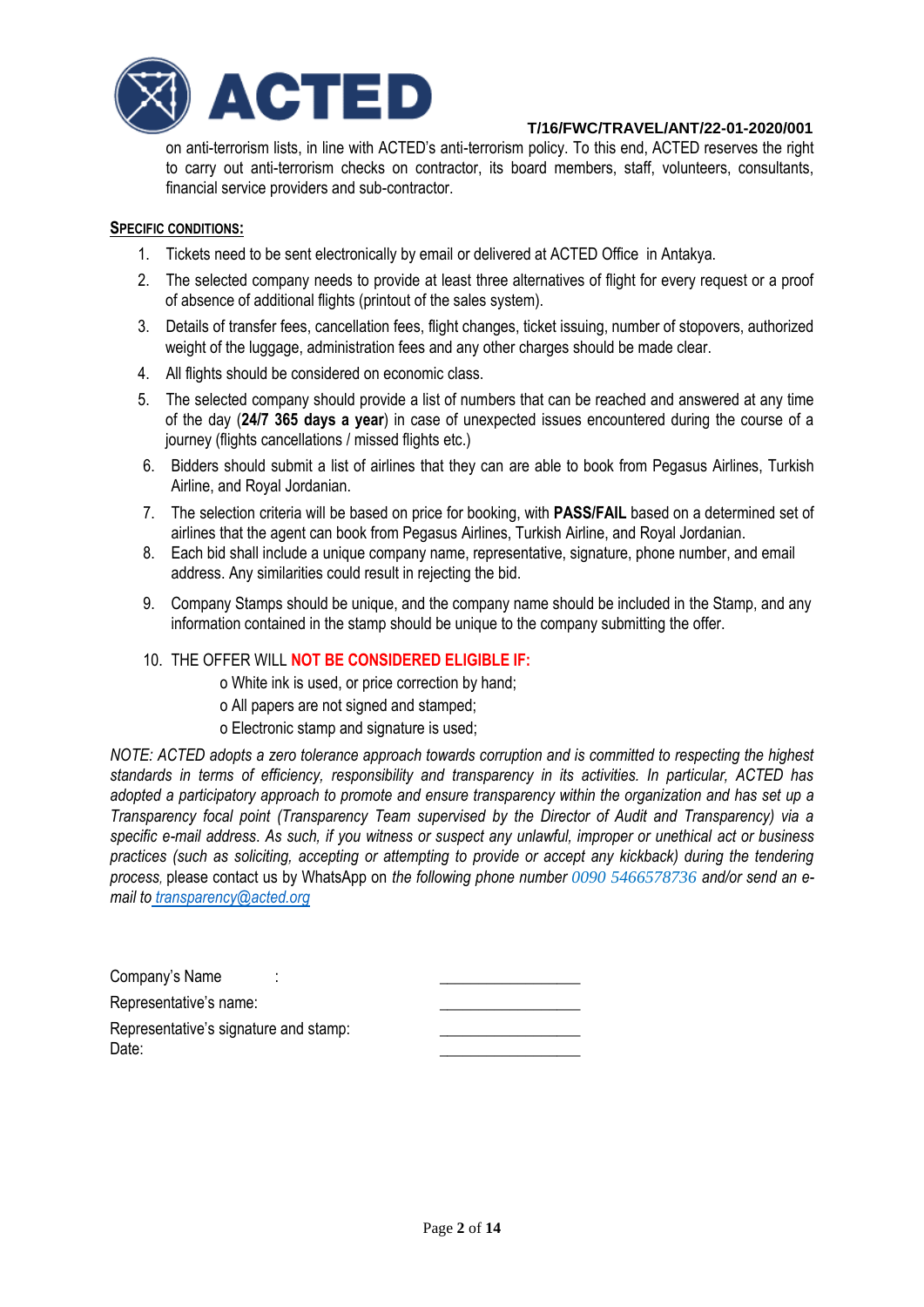

**Form PRO-06 Version 1.3**

# **Part B - OFFER FORM ACTED TURKEY**

Date:

# Tender N°: T/16/FWC/TRAVEL/ANT/22-01-2020/001

# **To be Filled by Bidder (COMPULSORY)**

# **Details of Bidding Company:**

| 1. |                                | Company Name:                             |                                                   |              |
|----|--------------------------------|-------------------------------------------|---------------------------------------------------|--------------|
| 2. |                                | Company Authorized Representative Name: ( |                                                   |              |
| 3. |                                | Company Registration No:                  |                                                   |              |
|    |                                |                                           | No/Country/ Ministry                              |              |
| 4. | <b>Company Specialization:</b> |                                           |                                                   |              |
| 5. |                                | <b>Mailing Address:</b>                   |                                                   |              |
|    |                                |                                           | Country/Governorate. /City/St name/Shop-Office No |              |
|    | a.                             | <b>Contact Numbers:</b>                   | (Land Line:                                       | ' Mobile No: |
|    | b.                             | E-mail Address:                           |                                                   |              |

I undersigned \_\_\_\_\_\_\_\_\_\_\_\_\_\_\_\_\_\_\_\_\_\_\_\_, agree to provide ACTED, non-profit NGO, with items answering the following specifications, according to the general conditions and responsibilities that I engage myself to follow.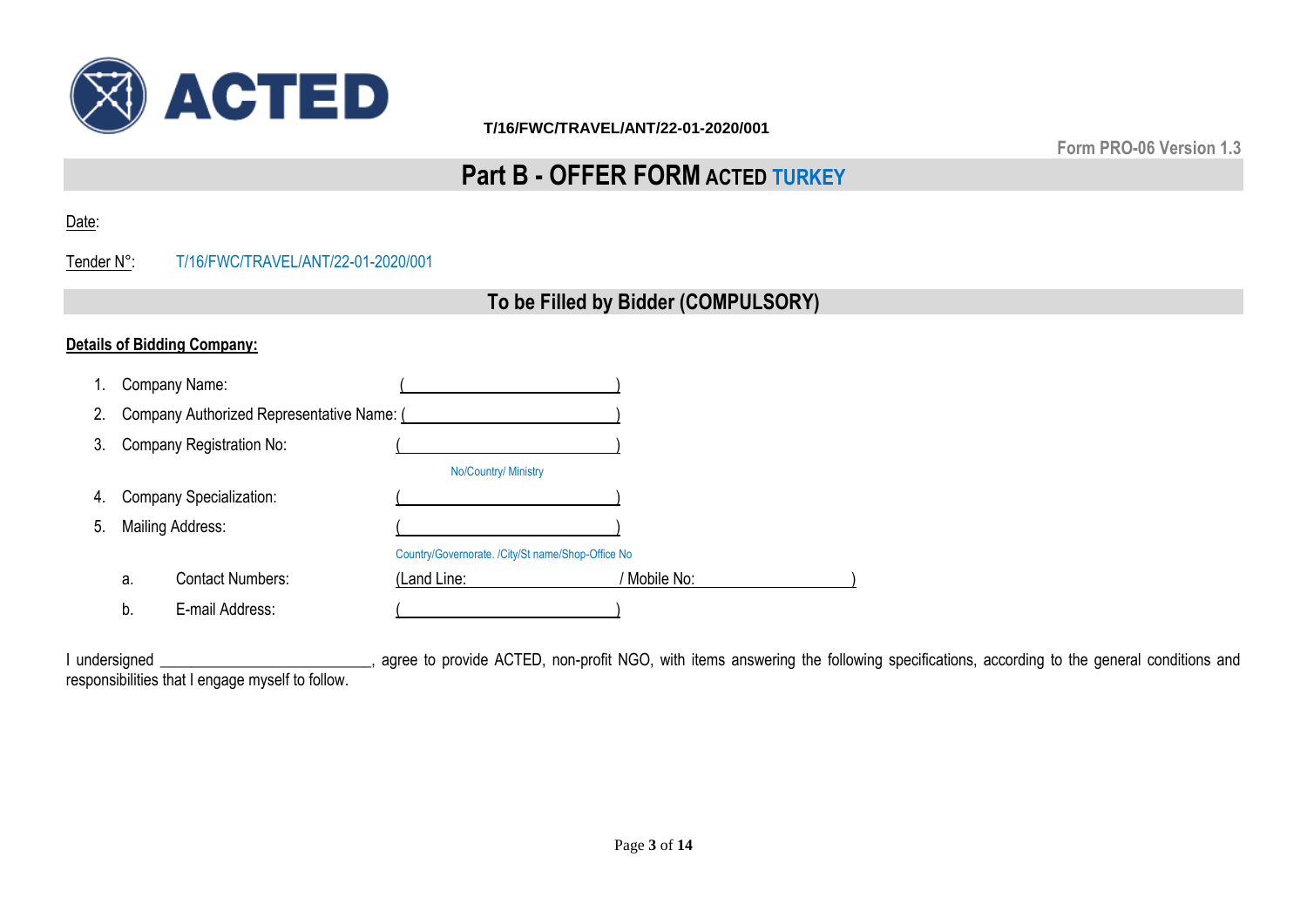

#### **DOMESTIC AND REGIONAL FLIGHTS (CHEAPEST SEAT AVAILABLE – ECONOMY CLASS) BIDDERS MUST SUBMIT PRICES FOR ALL ITEMS. ITEMS LEFT BLANK WILL BE TREATED AS ZERO COST.**

| No. | <b>Description</b>                  | <b>Supplier's Specification</b><br>(if different) | <b>Unit</b> | Unit Price (in TRY) including<br>taxes | <b>Supplier's Comments</b> |
|-----|-------------------------------------|---------------------------------------------------|-------------|----------------------------------------|----------------------------|
|     | Booking fees                        |                                                   | Per ticket  |                                        |                            |
|     | Transfer fees (change of name)      |                                                   | Per ticket  |                                        |                            |
|     | Cancelation fees                    |                                                   | Per ticket  |                                        |                            |
|     | Re-issue fees (change of date/time) |                                                   | Per ticket  |                                        |                            |
|     | No-show fees                        |                                                   | Per ticket  |                                        |                            |

Quantities are indicative and are subject to change.

### **BIDDER'S COMMENTS/REMARKS:**

$$
\begin{array}{c}\n1. \\
2. \\
\end{array}
$$

**DELIVERY CONDITIONS GUARANTEED BY THE BIDDER:**

................................................. Days for 100% of the services

### **BIDDER'S TERMS AND CONDITIONS:**

- 1. Valid of the offer: \_\_\_\_\_\_\_\_\_\_\_\_\_\_\_\_\_\_\_\_\_\_\_ (recommended: 14 months or more)
- 2. Terms of delivery:
- 3. Terms of payment:

Name of Bidder's Authorized Representative: \_\_\_\_\_\_\_\_\_\_\_\_\_\_\_\_\_\_\_\_\_\_\_\_

Authorized signature and stamp:

Date: \_\_\_\_\_\_\_\_\_\_\_\_\_\_\_\_\_\_\_\_\_\_\_\_

*NB: in case of Request for Tender, please attach the service proposal to the present offer fo*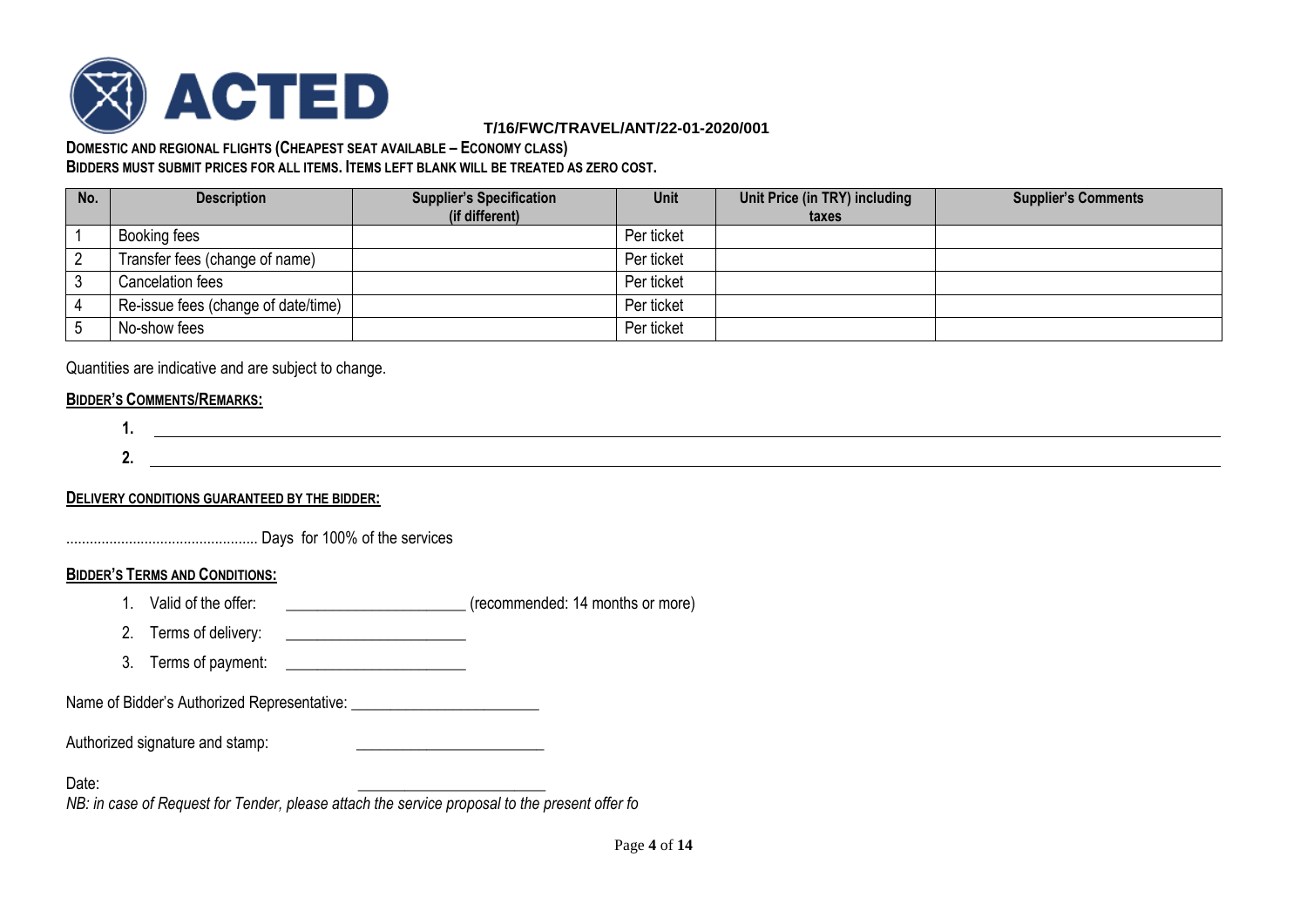

**Form PRO-06-01 Version 1.3**

# **BIDDER'S QUESTIONNAIRE ACTED TURKEY**

Date:

# TENDER N°: T/16/FWC/TRAVEL/ANT/22-01-2020/001

| <b>PART I: INFORMATION</b>                   |            |              |                                                                                                                           |  |  |  |  |
|----------------------------------------------|------------|--------------|---------------------------------------------------------------------------------------------------------------------------|--|--|--|--|
| A. Company Details and General Information   |            |              |                                                                                                                           |  |  |  |  |
| Name of Company                              |            |              | <b>Trading As</b>                                                                                                         |  |  |  |  |
| Address                                      |            |              |                                                                                                                           |  |  |  |  |
| (headquarters)                               |            |              | Telephone                                                                                                                 |  |  |  |  |
| Zip Code                                     |            |              |                                                                                                                           |  |  |  |  |
| (headquarters)                               |            |              | Fax                                                                                                                       |  |  |  |  |
| City (headquarters)                          |            |              | E-mail address 1                                                                                                          |  |  |  |  |
| PO Box                                       |            |              | E-mail address 2                                                                                                          |  |  |  |  |
| Country (headquarters)                       |            |              | Website address                                                                                                           |  |  |  |  |
| Parent Company or                            |            |              | Subsidiaries/ Associates/                                                                                                 |  |  |  |  |
| name of owner                                |            |              | Overseas Representative                                                                                                   |  |  |  |  |
| Sales Person's Name                          |            |              | Sales Person's Position                                                                                                   |  |  |  |  |
| Sales Person's phone                         |            |              | Sales Persons' E-mail                                                                                                     |  |  |  |  |
|                                              |            |              |                                                                                                                           |  |  |  |  |
|                                              |            |              | Governance of the company: Chairman, Vice-Chairman, Treasurer or Secretary of the Board of Directors or Board of Trustees |  |  |  |  |
| Name (as in passport                         |            |              | Date of birth (mm/dd/yyyy)                                                                                                |  |  |  |  |
| or other government-<br>issued photo ID)     |            |              |                                                                                                                           |  |  |  |  |
| Government-issued                            |            |              | Type of ID                                                                                                                |  |  |  |  |
| photo Identification                         |            |              |                                                                                                                           |  |  |  |  |
| Document (ID) number                         |            |              |                                                                                                                           |  |  |  |  |
| ID country of issuance                       |            |              | Rank or title in organization                                                                                             |  |  |  |  |
| Other names used                             |            |              | Gender (e.g. male, female)                                                                                                |  |  |  |  |
| (nicknames or                                |            |              |                                                                                                                           |  |  |  |  |
| pseudonyms not listed                        |            |              |                                                                                                                           |  |  |  |  |
| as "Name")                                   |            |              |                                                                                                                           |  |  |  |  |
| Current employer and                         |            |              | Occupation                                                                                                                |  |  |  |  |
| job title:                                   |            |              |                                                                                                                           |  |  |  |  |
| Address of residence                         |            |              | Citizenship(s)                                                                                                            |  |  |  |  |
| Province/Region                              |            |              | E-mail address                                                                                                            |  |  |  |  |
| Is the individual a U.S.                     | $\Box$ Yes | $\square$ No | Professional Licenses -                                                                                                   |  |  |  |  |
| citizen or legal                             |            |              | <b>State Issued Certifications</b>                                                                                        |  |  |  |  |
| permanent resident?                          |            |              |                                                                                                                           |  |  |  |  |
|                                              |            |              | Management of the company: CEO, Executive Director, Deputy Director, President or Vice-President                          |  |  |  |  |
| Name (as in passport                         |            |              | Date of birth (mm/dd/yyyy)                                                                                                |  |  |  |  |
| or other government-                         |            |              |                                                                                                                           |  |  |  |  |
| issued photo ID)<br>Government-issued        |            |              |                                                                                                                           |  |  |  |  |
|                                              |            |              | type of ID                                                                                                                |  |  |  |  |
| photo Identification<br>Document (ID) number |            |              |                                                                                                                           |  |  |  |  |
| ID country of issuance                       |            |              | Rank or title in organization                                                                                             |  |  |  |  |
| Other names used                             |            |              | Gender (e.g. male, female)                                                                                                |  |  |  |  |
| (nicknames or                                |            |              |                                                                                                                           |  |  |  |  |
| pseudonyms not listed                        |            |              |                                                                                                                           |  |  |  |  |
| as "Name")                                   |            |              |                                                                                                                           |  |  |  |  |
| Current employer and                         |            |              | Occupation                                                                                                                |  |  |  |  |
| job title:                                   |            |              |                                                                                                                           |  |  |  |  |
| Address of residence                         |            |              | Citizenship(s)                                                                                                            |  |  |  |  |
| Province/Region                              |            |              | E-mail addresses                                                                                                          |  |  |  |  |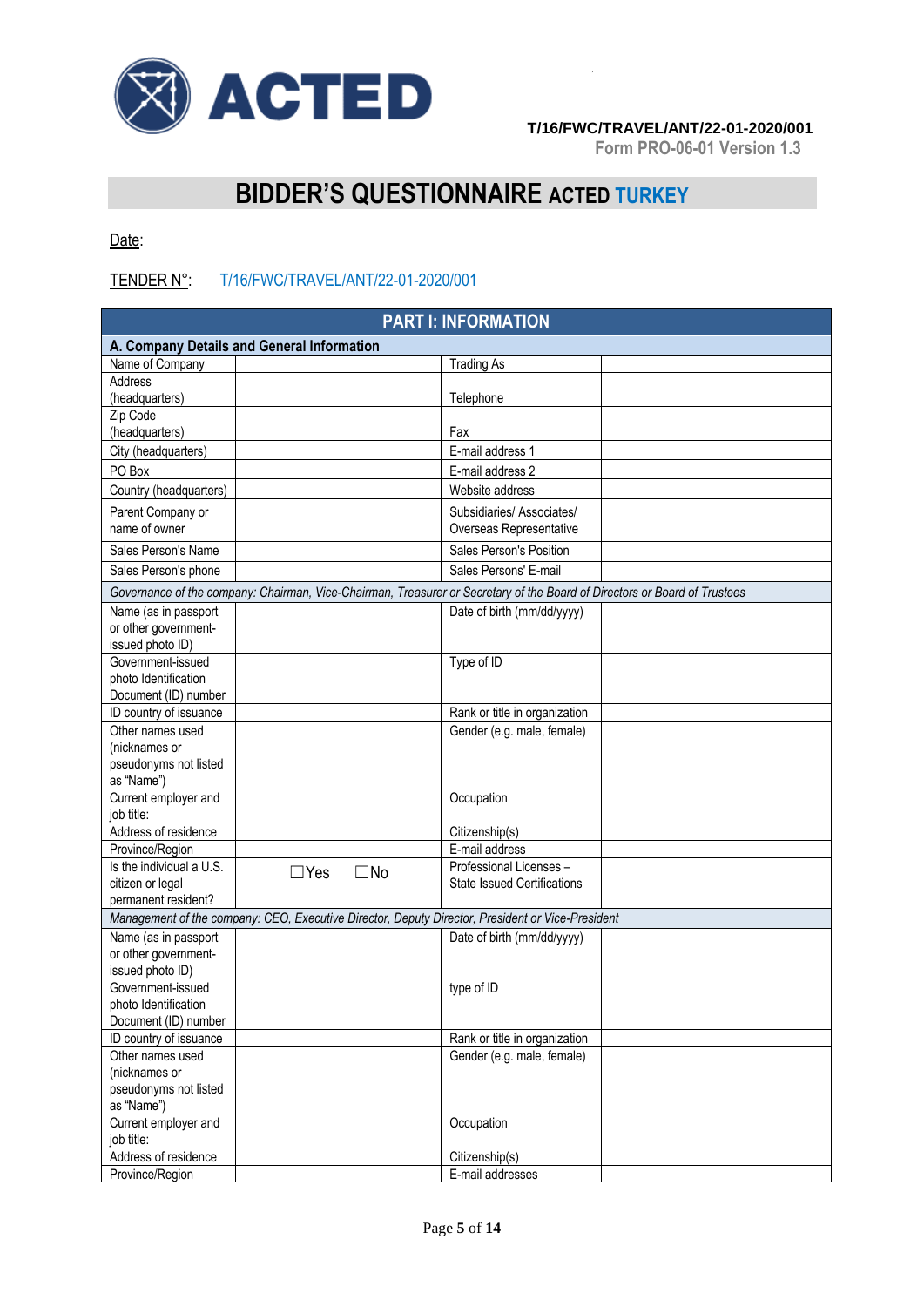

| permanent resident?<br>Management of the company: Chief Finance Officer or Chief Accountant<br>Name (as in passport<br>Date of birth (mm/dd/yyyy)<br>or other government-<br>issued photo ID)<br>Government-issued<br>type of ID<br>photo Identification<br>Document (ID) number<br>ID country of issuance<br>Rank or title in organization<br>Other names used<br>Gender (e.g. male, female)<br>(nicknames or<br>pseudonyms not listed<br>as "Name")<br>Current employer and<br>Occupation<br>job title:<br>Address of residence<br>Citizenship(s)<br>E-mail addresses<br>Province/Region<br>Is the individual a U.S.<br>Professional Licenses -<br>$\Box$ Yes<br><b>State Issued Certifications</b><br>citizen or legal<br>$\square$ No<br>permanent resident?<br>Company's staff & insurance<br>No. Full Time<br>Employee average work wage per hour:<br>Employees:<br>Any employee(s) with relatives working with<br>% of Men to Women:<br>$\Box$ Yes<br>$\square$ No<br>ACTED?<br>$\square$ No<br>No. of Children:<br>$\Box$ Yes<br>What is the legal minimum wage paid?<br>$\square$ No<br>Are paid vacations offered?<br>$\Box$ Yes<br>In what capacity?<br>$\Box$ Yes<br>$\square$ No<br>What are their ages?<br>Are flexible working hours offered?<br>Name of insurance<br>Staff covered by health insurance?<br>$\Box$ Yes<br>$\square$ No<br>company:<br>Description of the Company<br>Manufacturing<br>Manufacturing<br><b>Type of Business</b><br><b>Consulting Company</b><br>(multiple choices<br>Trader<br>possible):<br>Authorized Agent<br>Other, please specify : ___<br>Works<br>$\Box$ Goods / supplies<br>Sector of Business<br>$\Box$ Services<br>(multiple choices<br>possible):<br>$\Box$ Other, please specify : $\Box$<br>Equipment<br>$\Box$<br>Year Established:<br>Country of registration:<br>Valid until:<br>Licence number:<br>$\Box$ Arabic<br>English<br>$\mathcal{L}_{\mathcal{A}}$<br>$\Box$ Chinese<br>French<br>Working languages:<br>Other, please specify :<br>Spanish<br>Arabic<br>English<br>Ш<br><b>Technical documents</b><br>French<br>Chinese<br>available in:<br>Spanish<br>Other, please specify : _______<br><b>B. Financial Information</b><br>VAT Number:<br>Tax Number:<br>Bank Name:<br>Bank Account Number:<br>Bank Address:<br>Account Name:<br>Swift/BIC number:<br><b>Standard Payment Terms:</b><br>$\square$ No<br>$\Box$ Yes<br>Has the company been audited in the last 3 years?<br>Attached<br>Please attach a copy of the company's most recent Annual or Audited Financial Report | Is the individual a U.S. | $\Box$ Yes<br>$\square$ No | Professional Licenses -            |  |  |  |  |  |
|-----------------------------------------------------------------------------------------------------------------------------------------------------------------------------------------------------------------------------------------------------------------------------------------------------------------------------------------------------------------------------------------------------------------------------------------------------------------------------------------------------------------------------------------------------------------------------------------------------------------------------------------------------------------------------------------------------------------------------------------------------------------------------------------------------------------------------------------------------------------------------------------------------------------------------------------------------------------------------------------------------------------------------------------------------------------------------------------------------------------------------------------------------------------------------------------------------------------------------------------------------------------------------------------------------------------------------------------------------------------------------------------------------------------------------------------------------------------------------------------------------------------------------------------------------------------------------------------------------------------------------------------------------------------------------------------------------------------------------------------------------------------------------------------------------------------------------------------------------------------------------------------------------------------------------------------------------------------------------------------------------------------------------------------------------------------------------------------------------------------------------------------------------------------------------------------------------------------------------------------------------------------------------------------------------------------------------------------------------------------------------------------------------------------------------------------------------------------------------------------------------------------------------------------------------|--------------------------|----------------------------|------------------------------------|--|--|--|--|--|
|                                                                                                                                                                                                                                                                                                                                                                                                                                                                                                                                                                                                                                                                                                                                                                                                                                                                                                                                                                                                                                                                                                                                                                                                                                                                                                                                                                                                                                                                                                                                                                                                                                                                                                                                                                                                                                                                                                                                                                                                                                                                                                                                                                                                                                                                                                                                                                                                                                                                                                                                                     | citizen or legal         |                            | <b>State Issued Certifications</b> |  |  |  |  |  |
|                                                                                                                                                                                                                                                                                                                                                                                                                                                                                                                                                                                                                                                                                                                                                                                                                                                                                                                                                                                                                                                                                                                                                                                                                                                                                                                                                                                                                                                                                                                                                                                                                                                                                                                                                                                                                                                                                                                                                                                                                                                                                                                                                                                                                                                                                                                                                                                                                                                                                                                                                     |                          |                            |                                    |  |  |  |  |  |
|                                                                                                                                                                                                                                                                                                                                                                                                                                                                                                                                                                                                                                                                                                                                                                                                                                                                                                                                                                                                                                                                                                                                                                                                                                                                                                                                                                                                                                                                                                                                                                                                                                                                                                                                                                                                                                                                                                                                                                                                                                                                                                                                                                                                                                                                                                                                                                                                                                                                                                                                                     |                          |                            |                                    |  |  |  |  |  |
|                                                                                                                                                                                                                                                                                                                                                                                                                                                                                                                                                                                                                                                                                                                                                                                                                                                                                                                                                                                                                                                                                                                                                                                                                                                                                                                                                                                                                                                                                                                                                                                                                                                                                                                                                                                                                                                                                                                                                                                                                                                                                                                                                                                                                                                                                                                                                                                                                                                                                                                                                     |                          |                            |                                    |  |  |  |  |  |
|                                                                                                                                                                                                                                                                                                                                                                                                                                                                                                                                                                                                                                                                                                                                                                                                                                                                                                                                                                                                                                                                                                                                                                                                                                                                                                                                                                                                                                                                                                                                                                                                                                                                                                                                                                                                                                                                                                                                                                                                                                                                                                                                                                                                                                                                                                                                                                                                                                                                                                                                                     |                          |                            |                                    |  |  |  |  |  |
|                                                                                                                                                                                                                                                                                                                                                                                                                                                                                                                                                                                                                                                                                                                                                                                                                                                                                                                                                                                                                                                                                                                                                                                                                                                                                                                                                                                                                                                                                                                                                                                                                                                                                                                                                                                                                                                                                                                                                                                                                                                                                                                                                                                                                                                                                                                                                                                                                                                                                                                                                     |                          |                            |                                    |  |  |  |  |  |
|                                                                                                                                                                                                                                                                                                                                                                                                                                                                                                                                                                                                                                                                                                                                                                                                                                                                                                                                                                                                                                                                                                                                                                                                                                                                                                                                                                                                                                                                                                                                                                                                                                                                                                                                                                                                                                                                                                                                                                                                                                                                                                                                                                                                                                                                                                                                                                                                                                                                                                                                                     |                          |                            |                                    |  |  |  |  |  |
|                                                                                                                                                                                                                                                                                                                                                                                                                                                                                                                                                                                                                                                                                                                                                                                                                                                                                                                                                                                                                                                                                                                                                                                                                                                                                                                                                                                                                                                                                                                                                                                                                                                                                                                                                                                                                                                                                                                                                                                                                                                                                                                                                                                                                                                                                                                                                                                                                                                                                                                                                     |                          |                            |                                    |  |  |  |  |  |
|                                                                                                                                                                                                                                                                                                                                                                                                                                                                                                                                                                                                                                                                                                                                                                                                                                                                                                                                                                                                                                                                                                                                                                                                                                                                                                                                                                                                                                                                                                                                                                                                                                                                                                                                                                                                                                                                                                                                                                                                                                                                                                                                                                                                                                                                                                                                                                                                                                                                                                                                                     |                          |                            |                                    |  |  |  |  |  |
|                                                                                                                                                                                                                                                                                                                                                                                                                                                                                                                                                                                                                                                                                                                                                                                                                                                                                                                                                                                                                                                                                                                                                                                                                                                                                                                                                                                                                                                                                                                                                                                                                                                                                                                                                                                                                                                                                                                                                                                                                                                                                                                                                                                                                                                                                                                                                                                                                                                                                                                                                     |                          |                            |                                    |  |  |  |  |  |
|                                                                                                                                                                                                                                                                                                                                                                                                                                                                                                                                                                                                                                                                                                                                                                                                                                                                                                                                                                                                                                                                                                                                                                                                                                                                                                                                                                                                                                                                                                                                                                                                                                                                                                                                                                                                                                                                                                                                                                                                                                                                                                                                                                                                                                                                                                                                                                                                                                                                                                                                                     |                          |                            |                                    |  |  |  |  |  |
|                                                                                                                                                                                                                                                                                                                                                                                                                                                                                                                                                                                                                                                                                                                                                                                                                                                                                                                                                                                                                                                                                                                                                                                                                                                                                                                                                                                                                                                                                                                                                                                                                                                                                                                                                                                                                                                                                                                                                                                                                                                                                                                                                                                                                                                                                                                                                                                                                                                                                                                                                     |                          |                            |                                    |  |  |  |  |  |
|                                                                                                                                                                                                                                                                                                                                                                                                                                                                                                                                                                                                                                                                                                                                                                                                                                                                                                                                                                                                                                                                                                                                                                                                                                                                                                                                                                                                                                                                                                                                                                                                                                                                                                                                                                                                                                                                                                                                                                                                                                                                                                                                                                                                                                                                                                                                                                                                                                                                                                                                                     |                          |                            |                                    |  |  |  |  |  |
|                                                                                                                                                                                                                                                                                                                                                                                                                                                                                                                                                                                                                                                                                                                                                                                                                                                                                                                                                                                                                                                                                                                                                                                                                                                                                                                                                                                                                                                                                                                                                                                                                                                                                                                                                                                                                                                                                                                                                                                                                                                                                                                                                                                                                                                                                                                                                                                                                                                                                                                                                     |                          |                            |                                    |  |  |  |  |  |
|                                                                                                                                                                                                                                                                                                                                                                                                                                                                                                                                                                                                                                                                                                                                                                                                                                                                                                                                                                                                                                                                                                                                                                                                                                                                                                                                                                                                                                                                                                                                                                                                                                                                                                                                                                                                                                                                                                                                                                                                                                                                                                                                                                                                                                                                                                                                                                                                                                                                                                                                                     |                          |                            |                                    |  |  |  |  |  |
|                                                                                                                                                                                                                                                                                                                                                                                                                                                                                                                                                                                                                                                                                                                                                                                                                                                                                                                                                                                                                                                                                                                                                                                                                                                                                                                                                                                                                                                                                                                                                                                                                                                                                                                                                                                                                                                                                                                                                                                                                                                                                                                                                                                                                                                                                                                                                                                                                                                                                                                                                     |                          |                            |                                    |  |  |  |  |  |
|                                                                                                                                                                                                                                                                                                                                                                                                                                                                                                                                                                                                                                                                                                                                                                                                                                                                                                                                                                                                                                                                                                                                                                                                                                                                                                                                                                                                                                                                                                                                                                                                                                                                                                                                                                                                                                                                                                                                                                                                                                                                                                                                                                                                                                                                                                                                                                                                                                                                                                                                                     |                          |                            |                                    |  |  |  |  |  |
|                                                                                                                                                                                                                                                                                                                                                                                                                                                                                                                                                                                                                                                                                                                                                                                                                                                                                                                                                                                                                                                                                                                                                                                                                                                                                                                                                                                                                                                                                                                                                                                                                                                                                                                                                                                                                                                                                                                                                                                                                                                                                                                                                                                                                                                                                                                                                                                                                                                                                                                                                     |                          |                            |                                    |  |  |  |  |  |
|                                                                                                                                                                                                                                                                                                                                                                                                                                                                                                                                                                                                                                                                                                                                                                                                                                                                                                                                                                                                                                                                                                                                                                                                                                                                                                                                                                                                                                                                                                                                                                                                                                                                                                                                                                                                                                                                                                                                                                                                                                                                                                                                                                                                                                                                                                                                                                                                                                                                                                                                                     |                          |                            |                                    |  |  |  |  |  |
|                                                                                                                                                                                                                                                                                                                                                                                                                                                                                                                                                                                                                                                                                                                                                                                                                                                                                                                                                                                                                                                                                                                                                                                                                                                                                                                                                                                                                                                                                                                                                                                                                                                                                                                                                                                                                                                                                                                                                                                                                                                                                                                                                                                                                                                                                                                                                                                                                                                                                                                                                     |                          |                            |                                    |  |  |  |  |  |
|                                                                                                                                                                                                                                                                                                                                                                                                                                                                                                                                                                                                                                                                                                                                                                                                                                                                                                                                                                                                                                                                                                                                                                                                                                                                                                                                                                                                                                                                                                                                                                                                                                                                                                                                                                                                                                                                                                                                                                                                                                                                                                                                                                                                                                                                                                                                                                                                                                                                                                                                                     |                          |                            |                                    |  |  |  |  |  |
|                                                                                                                                                                                                                                                                                                                                                                                                                                                                                                                                                                                                                                                                                                                                                                                                                                                                                                                                                                                                                                                                                                                                                                                                                                                                                                                                                                                                                                                                                                                                                                                                                                                                                                                                                                                                                                                                                                                                                                                                                                                                                                                                                                                                                                                                                                                                                                                                                                                                                                                                                     |                          |                            |                                    |  |  |  |  |  |
|                                                                                                                                                                                                                                                                                                                                                                                                                                                                                                                                                                                                                                                                                                                                                                                                                                                                                                                                                                                                                                                                                                                                                                                                                                                                                                                                                                                                                                                                                                                                                                                                                                                                                                                                                                                                                                                                                                                                                                                                                                                                                                                                                                                                                                                                                                                                                                                                                                                                                                                                                     |                          |                            |                                    |  |  |  |  |  |
|                                                                                                                                                                                                                                                                                                                                                                                                                                                                                                                                                                                                                                                                                                                                                                                                                                                                                                                                                                                                                                                                                                                                                                                                                                                                                                                                                                                                                                                                                                                                                                                                                                                                                                                                                                                                                                                                                                                                                                                                                                                                                                                                                                                                                                                                                                                                                                                                                                                                                                                                                     |                          |                            |                                    |  |  |  |  |  |
|                                                                                                                                                                                                                                                                                                                                                                                                                                                                                                                                                                                                                                                                                                                                                                                                                                                                                                                                                                                                                                                                                                                                                                                                                                                                                                                                                                                                                                                                                                                                                                                                                                                                                                                                                                                                                                                                                                                                                                                                                                                                                                                                                                                                                                                                                                                                                                                                                                                                                                                                                     |                          |                            |                                    |  |  |  |  |  |
|                                                                                                                                                                                                                                                                                                                                                                                                                                                                                                                                                                                                                                                                                                                                                                                                                                                                                                                                                                                                                                                                                                                                                                                                                                                                                                                                                                                                                                                                                                                                                                                                                                                                                                                                                                                                                                                                                                                                                                                                                                                                                                                                                                                                                                                                                                                                                                                                                                                                                                                                                     |                          |                            |                                    |  |  |  |  |  |
|                                                                                                                                                                                                                                                                                                                                                                                                                                                                                                                                                                                                                                                                                                                                                                                                                                                                                                                                                                                                                                                                                                                                                                                                                                                                                                                                                                                                                                                                                                                                                                                                                                                                                                                                                                                                                                                                                                                                                                                                                                                                                                                                                                                                                                                                                                                                                                                                                                                                                                                                                     |                          |                            |                                    |  |  |  |  |  |
|                                                                                                                                                                                                                                                                                                                                                                                                                                                                                                                                                                                                                                                                                                                                                                                                                                                                                                                                                                                                                                                                                                                                                                                                                                                                                                                                                                                                                                                                                                                                                                                                                                                                                                                                                                                                                                                                                                                                                                                                                                                                                                                                                                                                                                                                                                                                                                                                                                                                                                                                                     |                          |                            |                                    |  |  |  |  |  |
|                                                                                                                                                                                                                                                                                                                                                                                                                                                                                                                                                                                                                                                                                                                                                                                                                                                                                                                                                                                                                                                                                                                                                                                                                                                                                                                                                                                                                                                                                                                                                                                                                                                                                                                                                                                                                                                                                                                                                                                                                                                                                                                                                                                                                                                                                                                                                                                                                                                                                                                                                     |                          |                            |                                    |  |  |  |  |  |
|                                                                                                                                                                                                                                                                                                                                                                                                                                                                                                                                                                                                                                                                                                                                                                                                                                                                                                                                                                                                                                                                                                                                                                                                                                                                                                                                                                                                                                                                                                                                                                                                                                                                                                                                                                                                                                                                                                                                                                                                                                                                                                                                                                                                                                                                                                                                                                                                                                                                                                                                                     |                          |                            |                                    |  |  |  |  |  |
|                                                                                                                                                                                                                                                                                                                                                                                                                                                                                                                                                                                                                                                                                                                                                                                                                                                                                                                                                                                                                                                                                                                                                                                                                                                                                                                                                                                                                                                                                                                                                                                                                                                                                                                                                                                                                                                                                                                                                                                                                                                                                                                                                                                                                                                                                                                                                                                                                                                                                                                                                     |                          |                            |                                    |  |  |  |  |  |
|                                                                                                                                                                                                                                                                                                                                                                                                                                                                                                                                                                                                                                                                                                                                                                                                                                                                                                                                                                                                                                                                                                                                                                                                                                                                                                                                                                                                                                                                                                                                                                                                                                                                                                                                                                                                                                                                                                                                                                                                                                                                                                                                                                                                                                                                                                                                                                                                                                                                                                                                                     |                          |                            |                                    |  |  |  |  |  |
|                                                                                                                                                                                                                                                                                                                                                                                                                                                                                                                                                                                                                                                                                                                                                                                                                                                                                                                                                                                                                                                                                                                                                                                                                                                                                                                                                                                                                                                                                                                                                                                                                                                                                                                                                                                                                                                                                                                                                                                                                                                                                                                                                                                                                                                                                                                                                                                                                                                                                                                                                     |                          |                            |                                    |  |  |  |  |  |
|                                                                                                                                                                                                                                                                                                                                                                                                                                                                                                                                                                                                                                                                                                                                                                                                                                                                                                                                                                                                                                                                                                                                                                                                                                                                                                                                                                                                                                                                                                                                                                                                                                                                                                                                                                                                                                                                                                                                                                                                                                                                                                                                                                                                                                                                                                                                                                                                                                                                                                                                                     |                          |                            |                                    |  |  |  |  |  |
|                                                                                                                                                                                                                                                                                                                                                                                                                                                                                                                                                                                                                                                                                                                                                                                                                                                                                                                                                                                                                                                                                                                                                                                                                                                                                                                                                                                                                                                                                                                                                                                                                                                                                                                                                                                                                                                                                                                                                                                                                                                                                                                                                                                                                                                                                                                                                                                                                                                                                                                                                     |                          |                            |                                    |  |  |  |  |  |
|                                                                                                                                                                                                                                                                                                                                                                                                                                                                                                                                                                                                                                                                                                                                                                                                                                                                                                                                                                                                                                                                                                                                                                                                                                                                                                                                                                                                                                                                                                                                                                                                                                                                                                                                                                                                                                                                                                                                                                                                                                                                                                                                                                                                                                                                                                                                                                                                                                                                                                                                                     |                          |                            |                                    |  |  |  |  |  |
|                                                                                                                                                                                                                                                                                                                                                                                                                                                                                                                                                                                                                                                                                                                                                                                                                                                                                                                                                                                                                                                                                                                                                                                                                                                                                                                                                                                                                                                                                                                                                                                                                                                                                                                                                                                                                                                                                                                                                                                                                                                                                                                                                                                                                                                                                                                                                                                                                                                                                                                                                     |                          |                            |                                    |  |  |  |  |  |
|                                                                                                                                                                                                                                                                                                                                                                                                                                                                                                                                                                                                                                                                                                                                                                                                                                                                                                                                                                                                                                                                                                                                                                                                                                                                                                                                                                                                                                                                                                                                                                                                                                                                                                                                                                                                                                                                                                                                                                                                                                                                                                                                                                                                                                                                                                                                                                                                                                                                                                                                                     |                          |                            |                                    |  |  |  |  |  |
|                                                                                                                                                                                                                                                                                                                                                                                                                                                                                                                                                                                                                                                                                                                                                                                                                                                                                                                                                                                                                                                                                                                                                                                                                                                                                                                                                                                                                                                                                                                                                                                                                                                                                                                                                                                                                                                                                                                                                                                                                                                                                                                                                                                                                                                                                                                                                                                                                                                                                                                                                     |                          |                            |                                    |  |  |  |  |  |
|                                                                                                                                                                                                                                                                                                                                                                                                                                                                                                                                                                                                                                                                                                                                                                                                                                                                                                                                                                                                                                                                                                                                                                                                                                                                                                                                                                                                                                                                                                                                                                                                                                                                                                                                                                                                                                                                                                                                                                                                                                                                                                                                                                                                                                                                                                                                                                                                                                                                                                                                                     |                          |                            |                                    |  |  |  |  |  |
|                                                                                                                                                                                                                                                                                                                                                                                                                                                                                                                                                                                                                                                                                                                                                                                                                                                                                                                                                                                                                                                                                                                                                                                                                                                                                                                                                                                                                                                                                                                                                                                                                                                                                                                                                                                                                                                                                                                                                                                                                                                                                                                                                                                                                                                                                                                                                                                                                                                                                                                                                     |                          |                            |                                    |  |  |  |  |  |
|                                                                                                                                                                                                                                                                                                                                                                                                                                                                                                                                                                                                                                                                                                                                                                                                                                                                                                                                                                                                                                                                                                                                                                                                                                                                                                                                                                                                                                                                                                                                                                                                                                                                                                                                                                                                                                                                                                                                                                                                                                                                                                                                                                                                                                                                                                                                                                                                                                                                                                                                                     |                          |                            |                                    |  |  |  |  |  |
|                                                                                                                                                                                                                                                                                                                                                                                                                                                                                                                                                                                                                                                                                                                                                                                                                                                                                                                                                                                                                                                                                                                                                                                                                                                                                                                                                                                                                                                                                                                                                                                                                                                                                                                                                                                                                                                                                                                                                                                                                                                                                                                                                                                                                                                                                                                                                                                                                                                                                                                                                     |                          |                            |                                    |  |  |  |  |  |
|                                                                                                                                                                                                                                                                                                                                                                                                                                                                                                                                                                                                                                                                                                                                                                                                                                                                                                                                                                                                                                                                                                                                                                                                                                                                                                                                                                                                                                                                                                                                                                                                                                                                                                                                                                                                                                                                                                                                                                                                                                                                                                                                                                                                                                                                                                                                                                                                                                                                                                                                                     |                          |                            |                                    |  |  |  |  |  |
|                                                                                                                                                                                                                                                                                                                                                                                                                                                                                                                                                                                                                                                                                                                                                                                                                                                                                                                                                                                                                                                                                                                                                                                                                                                                                                                                                                                                                                                                                                                                                                                                                                                                                                                                                                                                                                                                                                                                                                                                                                                                                                                                                                                                                                                                                                                                                                                                                                                                                                                                                     |                          |                            |                                    |  |  |  |  |  |
|                                                                                                                                                                                                                                                                                                                                                                                                                                                                                                                                                                                                                                                                                                                                                                                                                                                                                                                                                                                                                                                                                                                                                                                                                                                                                                                                                                                                                                                                                                                                                                                                                                                                                                                                                                                                                                                                                                                                                                                                                                                                                                                                                                                                                                                                                                                                                                                                                                                                                                                                                     |                          |                            |                                    |  |  |  |  |  |
|                                                                                                                                                                                                                                                                                                                                                                                                                                                                                                                                                                                                                                                                                                                                                                                                                                                                                                                                                                                                                                                                                                                                                                                                                                                                                                                                                                                                                                                                                                                                                                                                                                                                                                                                                                                                                                                                                                                                                                                                                                                                                                                                                                                                                                                                                                                                                                                                                                                                                                                                                     |                          |                            |                                    |  |  |  |  |  |
|                                                                                                                                                                                                                                                                                                                                                                                                                                                                                                                                                                                                                                                                                                                                                                                                                                                                                                                                                                                                                                                                                                                                                                                                                                                                                                                                                                                                                                                                                                                                                                                                                                                                                                                                                                                                                                                                                                                                                                                                                                                                                                                                                                                                                                                                                                                                                                                                                                                                                                                                                     |                          |                            |                                    |  |  |  |  |  |
|                                                                                                                                                                                                                                                                                                                                                                                                                                                                                                                                                                                                                                                                                                                                                                                                                                                                                                                                                                                                                                                                                                                                                                                                                                                                                                                                                                                                                                                                                                                                                                                                                                                                                                                                                                                                                                                                                                                                                                                                                                                                                                                                                                                                                                                                                                                                                                                                                                                                                                                                                     |                          |                            |                                    |  |  |  |  |  |
|                                                                                                                                                                                                                                                                                                                                                                                                                                                                                                                                                                                                                                                                                                                                                                                                                                                                                                                                                                                                                                                                                                                                                                                                                                                                                                                                                                                                                                                                                                                                                                                                                                                                                                                                                                                                                                                                                                                                                                                                                                                                                                                                                                                                                                                                                                                                                                                                                                                                                                                                                     |                          |                            |                                    |  |  |  |  |  |
|                                                                                                                                                                                                                                                                                                                                                                                                                                                                                                                                                                                                                                                                                                                                                                                                                                                                                                                                                                                                                                                                                                                                                                                                                                                                                                                                                                                                                                                                                                                                                                                                                                                                                                                                                                                                                                                                                                                                                                                                                                                                                                                                                                                                                                                                                                                                                                                                                                                                                                                                                     |                          |                            |                                    |  |  |  |  |  |
|                                                                                                                                                                                                                                                                                                                                                                                                                                                                                                                                                                                                                                                                                                                                                                                                                                                                                                                                                                                                                                                                                                                                                                                                                                                                                                                                                                                                                                                                                                                                                                                                                                                                                                                                                                                                                                                                                                                                                                                                                                                                                                                                                                                                                                                                                                                                                                                                                                                                                                                                                     |                          |                            |                                    |  |  |  |  |  |
|                                                                                                                                                                                                                                                                                                                                                                                                                                                                                                                                                                                                                                                                                                                                                                                                                                                                                                                                                                                                                                                                                                                                                                                                                                                                                                                                                                                                                                                                                                                                                                                                                                                                                                                                                                                                                                                                                                                                                                                                                                                                                                                                                                                                                                                                                                                                                                                                                                                                                                                                                     |                          |                            |                                    |  |  |  |  |  |
|                                                                                                                                                                                                                                                                                                                                                                                                                                                                                                                                                                                                                                                                                                                                                                                                                                                                                                                                                                                                                                                                                                                                                                                                                                                                                                                                                                                                                                                                                                                                                                                                                                                                                                                                                                                                                                                                                                                                                                                                                                                                                                                                                                                                                                                                                                                                                                                                                                                                                                                                                     |                          |                            |                                    |  |  |  |  |  |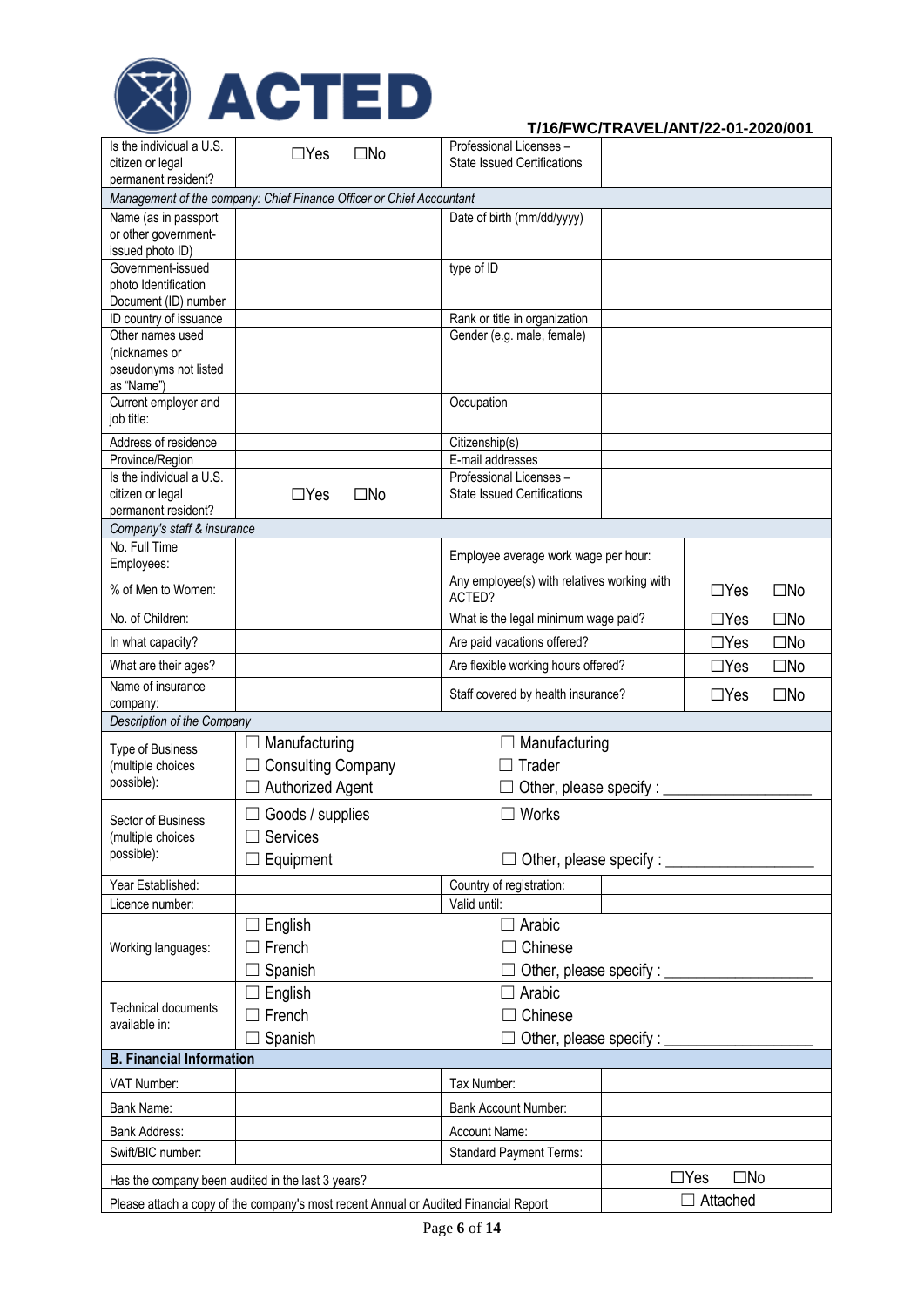

|                                                                                                                                                       | Annual Value of Total Sales for the last 3 Years:                                                                                   |         |                 |              |                                                                                                                                          |             |            |                    |
|-------------------------------------------------------------------------------------------------------------------------------------------------------|-------------------------------------------------------------------------------------------------------------------------------------|---------|-----------------|--------------|------------------------------------------------------------------------------------------------------------------------------------------|-------------|------------|--------------------|
| Year:                                                                                                                                                 |                                                                                                                                     |         |                 | Year:        |                                                                                                                                          | Year:       |            |                    |
| USD:                                                                                                                                                  | Annual Value of Export Sales for the last 3 years                                                                                   |         |                 | USD:         |                                                                                                                                          | <b>USD</b>  |            |                    |
| Year:                                                                                                                                                 |                                                                                                                                     |         |                 | Year:        |                                                                                                                                          | Year:       |            |                    |
| USD:                                                                                                                                                  |                                                                                                                                     |         |                 | USD:         |                                                                                                                                          | USD:        |            |                    |
|                                                                                                                                                       | <b>C.</b> Experience                                                                                                                |         |                 |              |                                                                                                                                          |             |            |                    |
|                                                                                                                                                       | Company's recent business with ACTED and/or other International Aid Agencies or United Nations Agencies:                            |         |                 |              |                                                                                                                                          |             |            |                    |
|                                                                                                                                                       |                                                                                                                                     | Contact |                 |              |                                                                                                                                          |             |            |                    |
| $\#$                                                                                                                                                  | Organisation                                                                                                                        | person  |                 | Phone/E-mail | Goods/Works/Services                                                                                                                     | Value (USD) |            | <b>Destination</b> |
| 1                                                                                                                                                     |                                                                                                                                     |         |                 |              |                                                                                                                                          |             |            |                    |
| 2                                                                                                                                                     |                                                                                                                                     |         |                 |              |                                                                                                                                          |             |            |                    |
| 3                                                                                                                                                     |                                                                                                                                     |         |                 |              |                                                                                                                                          |             |            |                    |
| 4                                                                                                                                                     |                                                                                                                                     |         |                 |              |                                                                                                                                          |             |            |                    |
| 5                                                                                                                                                     |                                                                                                                                     |         |                 |              |                                                                                                                                          |             |            |                    |
|                                                                                                                                                       | What is your company's main area of                                                                                                 |         |                 |              |                                                                                                                                          |             |            |                    |
| expertise?                                                                                                                                            |                                                                                                                                     |         |                 |              |                                                                                                                                          |             |            |                    |
| coverage area?                                                                                                                                        | What is your company's business                                                                                                     |         | $\Box$ National |              | $\Box$ Restricted to (specify location) : $\Box$                                                                                         |             |            |                    |
|                                                                                                                                                       | To which countries has your                                                                                                         |         |                 |              |                                                                                                                                          |             |            |                    |
|                                                                                                                                                       | company exported and/or managed                                                                                                     |         |                 |              |                                                                                                                                          |             |            |                    |
|                                                                                                                                                       | projects in the last 3 years?                                                                                                       |         |                 |              |                                                                                                                                          |             |            |                    |
|                                                                                                                                                       | Provide any other information that<br>demonstrates your company's                                                                   |         |                 |              |                                                                                                                                          |             |            |                    |
|                                                                                                                                                       | qualifications and experience (eg.                                                                                                  |         |                 |              |                                                                                                                                          |             |            |                    |
| awards)                                                                                                                                               |                                                                                                                                     |         |                 |              |                                                                                                                                          |             |            |                    |
|                                                                                                                                                       | List any national or international                                                                                                  |         |                 |              |                                                                                                                                          |             |            |                    |
|                                                                                                                                                       | Trade/Professional Organisations of                                                                                                 |         |                 |              |                                                                                                                                          |             |            |                    |
|                                                                                                                                                       | which your company is a member<br><b>D. Technical Capability</b>                                                                    |         |                 |              |                                                                                                                                          |             |            |                    |
|                                                                                                                                                       | Type of Quality Assurance Certificate                                                                                               |         |                 |              |                                                                                                                                          |             |            | Attached           |
|                                                                                                                                                       | Type of Certification/Qualification                                                                                                 |         |                 |              |                                                                                                                                          |             |            |                    |
| Documents                                                                                                                                             |                                                                                                                                     |         |                 |              |                                                                                                                                          |             |            | $\Box$ Attached    |
|                                                                                                                                                       | International Offices/Representation                                                                                                |         |                 |              |                                                                                                                                          |             |            |                    |
|                                                                                                                                                       | List below up to 10 of the core Goods and/or Services your company sells:                                                           |         |                 |              |                                                                                                                                          |             |            |                    |
| 1)                                                                                                                                                    |                                                                                                                                     |         | 6)              |              |                                                                                                                                          |             |            |                    |
| 2)<br>3)                                                                                                                                              |                                                                                                                                     |         | 7)<br>8)        |              |                                                                                                                                          |             |            |                    |
| 4)                                                                                                                                                    |                                                                                                                                     |         | 9)              |              |                                                                                                                                          |             |            |                    |
| 5)                                                                                                                                                    |                                                                                                                                     |         | 10)             |              |                                                                                                                                          |             |            |                    |
|                                                                                                                                                       |                                                                                                                                     |         |                 |              | List the main assets of your company (trucks & heavy machines, heavy & valuable equipment, premises & warehouses, production sites etc.) |             |            |                    |
| 1)                                                                                                                                                    |                                                                                                                                     |         | 6)              |              |                                                                                                                                          |             |            |                    |
| 2)                                                                                                                                                    |                                                                                                                                     |         | 7)              |              |                                                                                                                                          |             |            |                    |
| 3)                                                                                                                                                    | 8)                                                                                                                                  |         |                 |              |                                                                                                                                          |             |            |                    |
| 4)<br>9)                                                                                                                                              |                                                                                                                                     |         |                 |              |                                                                                                                                          |             |            |                    |
| 10)<br>5)                                                                                                                                             |                                                                                                                                     |         |                 |              |                                                                                                                                          |             |            |                    |
| E. Miscellaneous                                                                                                                                      |                                                                                                                                     |         |                 |              |                                                                                                                                          |             |            |                    |
| $\square$ No<br>Does your company have an Environmental Policy? (Yes/No)<br>$\Box$ Yes                                                                |                                                                                                                                     |         |                 |              |                                                                                                                                          |             |            |                    |
| Does your company have an Ethical Trading Policy? (Yes/No)<br>$\square$ No<br>$\Box$ Yes<br>Does your company have an Anti-terrorist Policy? (Yes/No) |                                                                                                                                     |         |                 |              |                                                                                                                                          |             |            |                    |
|                                                                                                                                                       |                                                                                                                                     |         |                 |              |                                                                                                                                          |             | $\Box$ Yes | $\square$ No       |
|                                                                                                                                                       | Is your company compliant with the EU General Data Protection Regulation (or equivalent)?<br>$\Box$ Yes<br>$\square$ No<br>(Yes/No) |         |                 |              |                                                                                                                                          |             |            |                    |
| If you answered yes to the above two questions, please attach copies of your policy:<br>$\Box$ Attached                                               |                                                                                                                                     |         |                 |              |                                                                                                                                          |             |            |                    |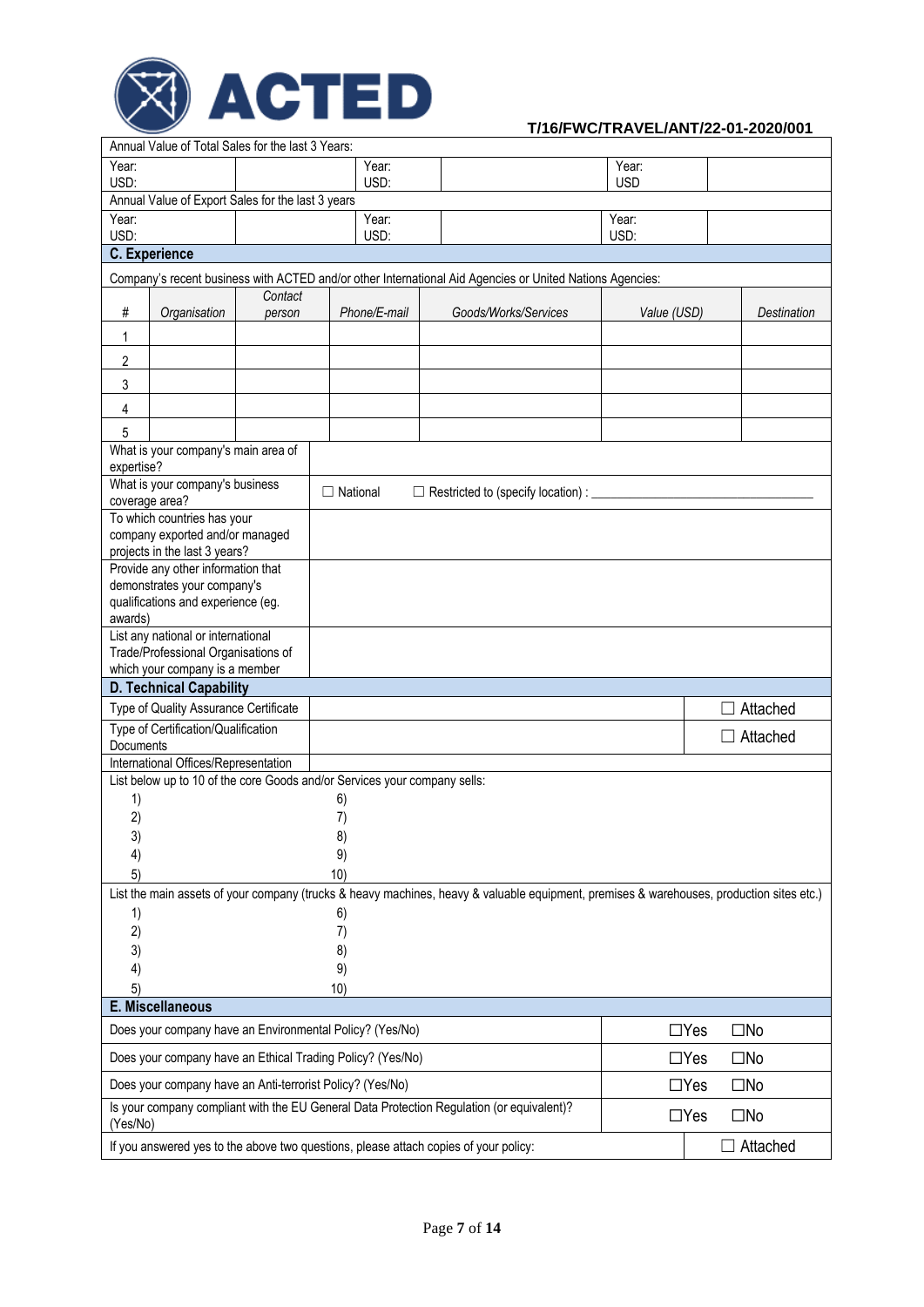

| Has your company ever been bankrupt, or is in the process of being wound up, having its affairs administered<br>by the courts, has entered into an arrangement with creditors, has suspended business activities, is the subject<br>$\Box$ Yes<br>$\square$ No<br>of proceedings concerning these matters, or is in any analogous situation arising from a similar procedure<br>provided for in national law?                                                                                                                        |        |                                                                           |  |  |                    |              |  |
|--------------------------------------------------------------------------------------------------------------------------------------------------------------------------------------------------------------------------------------------------------------------------------------------------------------------------------------------------------------------------------------------------------------------------------------------------------------------------------------------------------------------------------------|--------|---------------------------------------------------------------------------|--|--|--------------------|--------------|--|
| If you answered yes,<br>please provide details:                                                                                                                                                                                                                                                                                                                                                                                                                                                                                      |        |                                                                           |  |  |                    |              |  |
| Has your company ever been convicted of an offence concerning its professional conduct by a judgment which<br>as force of res judicata?                                                                                                                                                                                                                                                                                                                                                                                              |        |                                                                           |  |  | $\Box$ Yes         | $\square$ No |  |
| If you answered yes,<br>please provide details:                                                                                                                                                                                                                                                                                                                                                                                                                                                                                      |        |                                                                           |  |  |                    |              |  |
| Has your company ever been guilty of grave professional misconduct proven by other means?                                                                                                                                                                                                                                                                                                                                                                                                                                            |        |                                                                           |  |  | $\Box$ Yes         | $\square$ No |  |
| If you answered yes,<br>please provide details:                                                                                                                                                                                                                                                                                                                                                                                                                                                                                      |        |                                                                           |  |  |                    |              |  |
| Has your company ever not fulfilled its obligations relating to the payment of social security contributions, or the<br>payment of taxes in accordance with the law of the country in which it is established, or with those of France, or<br>$\Box$ Yes<br>$\square$ No<br>those of the country where the contract is to be performed?                                                                                                                                                                                              |        |                                                                           |  |  |                    |              |  |
| If you answered yes,<br>please provide details:                                                                                                                                                                                                                                                                                                                                                                                                                                                                                      |        |                                                                           |  |  |                    |              |  |
| Has your company ever been the subject of a judgement, which has the force of res judicata for fraud,<br>corruption, involvement in a criminal organisation or any other illegal activity?                                                                                                                                                                                                                                                                                                                                           |        |                                                                           |  |  | $\Box$ Yes         | $\square$ No |  |
| If you answered yes,<br>please provide details:                                                                                                                                                                                                                                                                                                                                                                                                                                                                                      |        |                                                                           |  |  |                    |              |  |
| Has your company ever been declared to be in serious breach of contract for failure to comply with its<br>contractual obligations, following another procurement procedure or grant award procedure financed by a donor<br>$\Box$ Yes<br>$\square$ No<br>country?                                                                                                                                                                                                                                                                    |        |                                                                           |  |  |                    |              |  |
| If you answered yes,<br>please provide details:                                                                                                                                                                                                                                                                                                                                                                                                                                                                                      |        |                                                                           |  |  |                    |              |  |
| Has your company ever been declared to be in serious breach of contract for failure to comply with its<br>$\Box$ Yes<br>contractual obligations, following another procurement procedure or grant award procedure financed by a donor<br>$\square$ No<br>country?                                                                                                                                                                                                                                                                    |        |                                                                           |  |  |                    |              |  |
| If you answered yes,<br>please provide details:                                                                                                                                                                                                                                                                                                                                                                                                                                                                                      |        |                                                                           |  |  |                    |              |  |
| Has your company ever been in any dispute with any Government Agency, the United Nations, or International<br>Aid Organisations (including ACTED)?                                                                                                                                                                                                                                                                                                                                                                                   |        |                                                                           |  |  | $\Box$ Yes         | $\square$ No |  |
| If you answered yes,<br>please provide details:                                                                                                                                                                                                                                                                                                                                                                                                                                                                                      |        |                                                                           |  |  |                    |              |  |
| Do you agree with<br>terms of payment of 30<br>$\square$ No<br>$\Box$ Yes<br>days?                                                                                                                                                                                                                                                                                                                                                                                                                                                   |        | Do you accept visit of ACTED staff &<br>external auditors to your office? |  |  | $\Box$ Yes         | $\square$ No |  |
| <b>PART II: CERTIFICATION</b>                                                                                                                                                                                                                                                                                                                                                                                                                                                                                                        |        |                                                                           |  |  |                    |              |  |
| I, the undersigned warrant that the information provided in this form is correct, and in the event of changes, details will be provided to ACTED<br>as soon as possible in writing. I also understand that ACTED does not do business with companies, or any affiliates or subsidiaries, which<br>engage in any practices that are in breach of ACTED's Child Protection, Sexual Exploitation and Abuse Protection, Conflict of Interest, Anti-<br>fraud, Anti-terrorism Policy and Data Protection Policies (available on request). |        |                                                                           |  |  |                    |              |  |
| Name:<br>Date:                                                                                                                                                                                                                                                                                                                                                                                                                                                                                                                       |        |                                                                           |  |  |                    |              |  |
| <b>Title/Position</b>                                                                                                                                                                                                                                                                                                                                                                                                                                                                                                                |        |                                                                           |  |  |                    |              |  |
| E-mail address (for<br>contact for verification<br>purposes):                                                                                                                                                                                                                                                                                                                                                                                                                                                                        |        | Signature:                                                                |  |  |                    |              |  |
| Phone number (for<br>Company                                                                                                                                                                                                                                                                                                                                                                                                                                                                                                         |        |                                                                           |  |  |                    |              |  |
| contact for verification<br>purposes):                                                                                                                                                                                                                                                                                                                                                                                                                                                                                               | Stamp: |                                                                           |  |  |                    |              |  |
| <b>Check list of supporting documents</b>                                                                                                                                                                                                                                                                                                                                                                                                                                                                                            |        |                                                                           |  |  | For ACTED use only |              |  |
| 1)<br><b>Trading license</b>                                                                                                                                                                                                                                                                                                                                                                                                                                                                                                         |        | Attached                                                                  |  |  | $\Box$ Checked     |              |  |
| 2)<br>VAT registration/tax clearance certificate                                                                                                                                                                                                                                                                                                                                                                                                                                                                                     |        | Attached                                                                  |  |  | $\Box$ Checked     |              |  |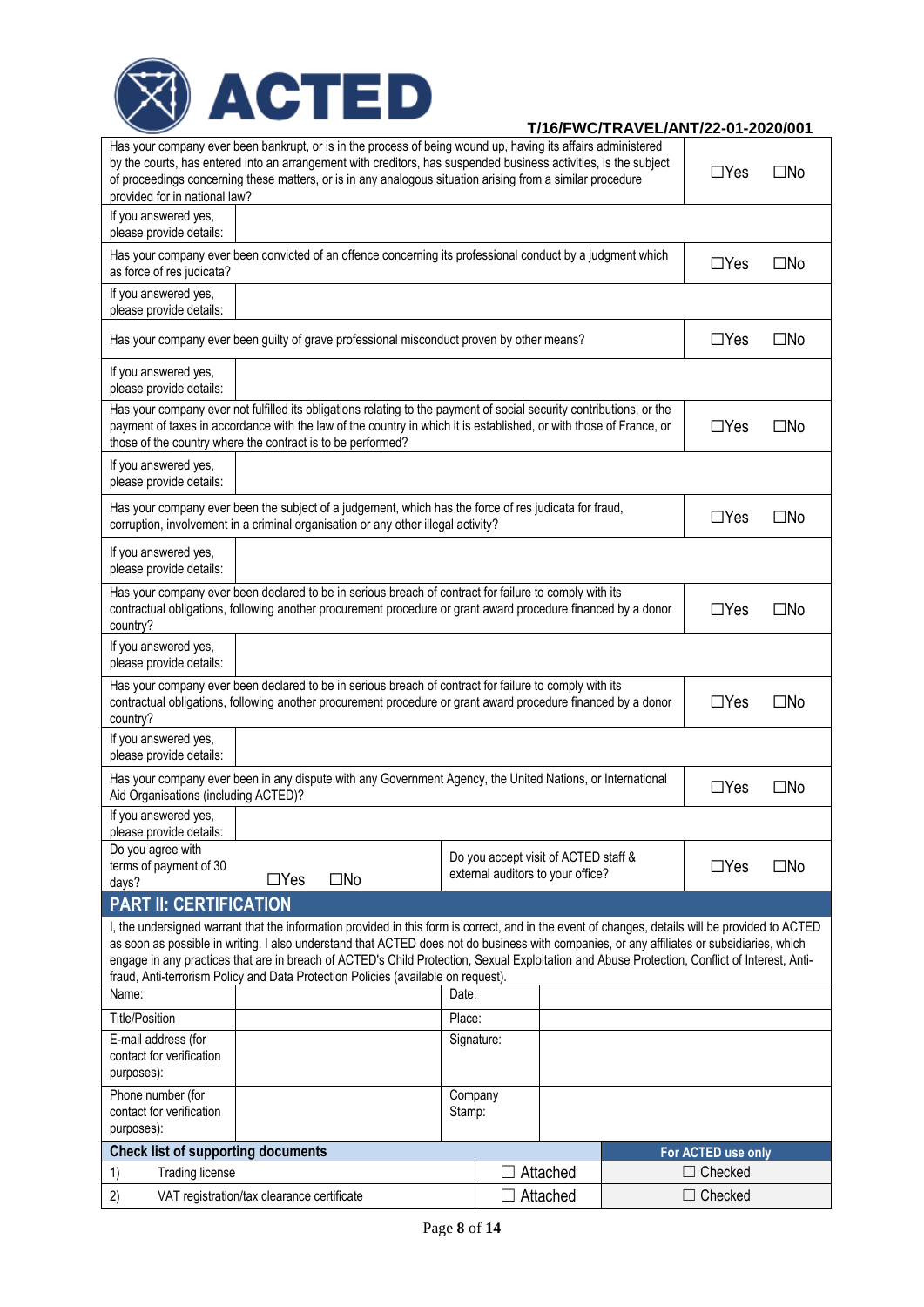

| 3)  | Company profile                                        | $\Box$ Attached | $\Box$ Checked |
|-----|--------------------------------------------------------|-----------------|----------------|
| 4)  | Proof of trading/dealership/agent                      | $\Box$ Attached | $\Box$ Checked |
| 5)  | Evidence of similar contracts                          | $\Box$ Attached | $\Box$ Checked |
| 6)  | References                                             | $\Box$ Attached | $\Box$ Checked |
|     | Particulars of CEO and key personnel                   | $\Box$ Attached | $\Box$ Checked |
| 8)  | Articles of Association & Certificate of incorporation | $\Box$ Attached | $\Box$ Checked |
| 9)  | Financial statements (latest)                          | Attached        | $\Box$ Checked |
| 10) | Other (specify):                                       | Attached        | $\Box$ Checked |

I undersigned, certify that I am the designated legal representative of this Company, that the information provided above is correct and I am aware of the fact that I will be held responsible for providing false information.

I declare and certify that the information above is true and accurate to the best of my knowledge. I understand and accept any false or inaccurate information may result in the cancellation of any offer made by the Bidder, even if discovered later.

Name of Bidder's Authorized Representative :\_\_\_\_\_\_\_\_\_\_\_\_\_\_\_\_\_\_\_\_\_\_\_ Position: \_\_\_\_\_\_\_\_\_\_\_\_\_\_\_\_\_\_\_\_\_\_\_

Signature & Stamp: \_\_\_\_\_\_\_\_\_\_\_\_\_\_\_\_\_\_\_\_\_\_\_ Date: \_\_\_\_\_\_\_\_\_\_\_\_\_\_\_\_\_\_\_\_\_\_\_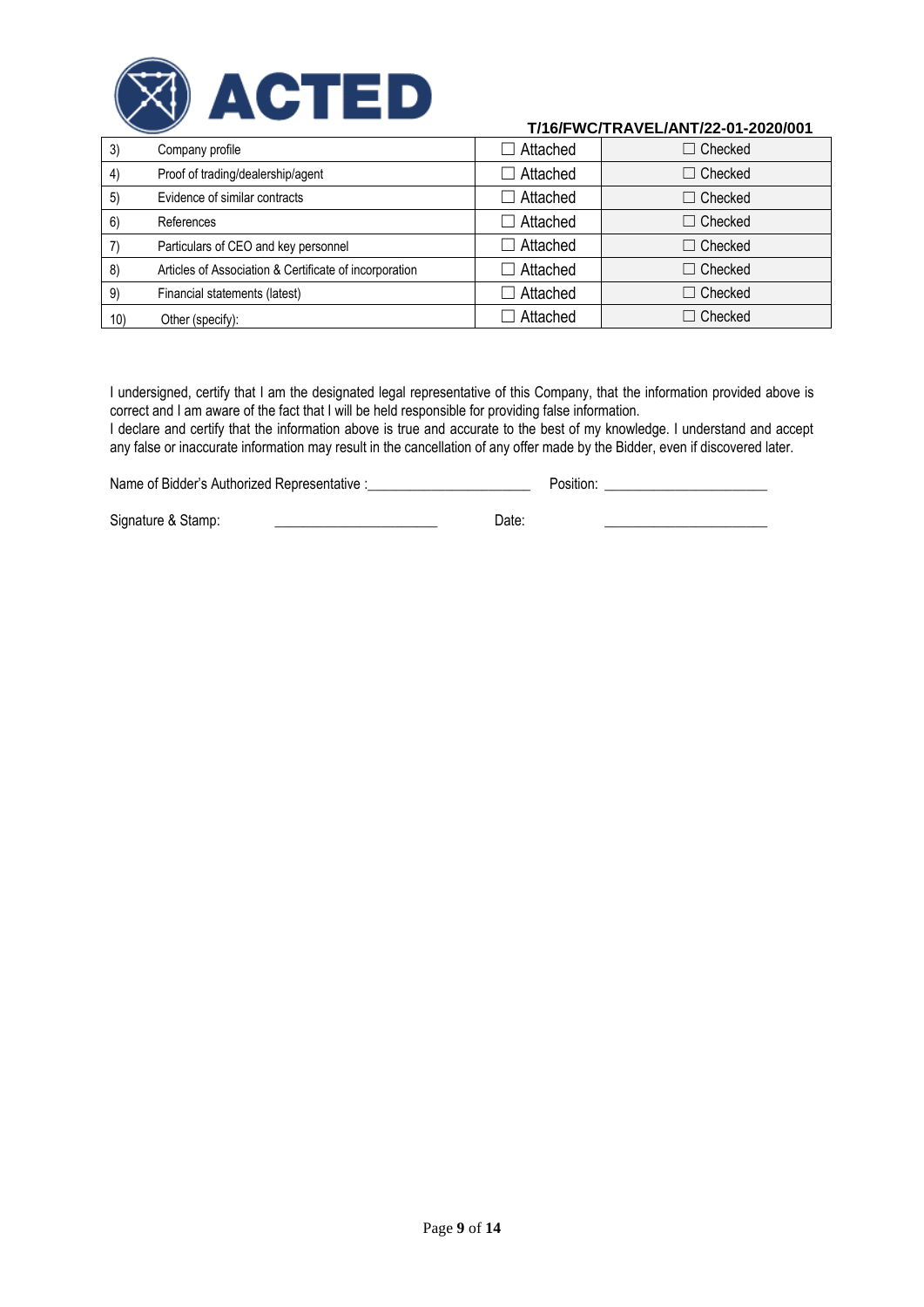

**Form PRO-06-02 Version 1.3**

# **BIDDER'S ETHICAL DECLARATION**

Date:

Tender N°: T/16/FWC/TRAVEL/ANT/22-01-2020/001

Tenderer's name:

Tenderer's address:

### **CODE OF CONDUCT:**

### **1. Labour Standards**

The labour standards in this code are based on the conventions of the International Labour Organisation (ILO).

*Employment is freely chosen*

There is no forced, bonded or involuntary prison labour. Workers are not required to lodge `deposits' or their identity papers with the employer and are free to leave their employer after reasonable notice.

*Freedom of association and the right to collective bargaining are respected*

Workers, without distinction, have the right to join or form trade unions of their own choosing and to bargain collectively. The employer adopts an open attitude towards the legitimate activities of trade unions. Workers representatives are not discriminated against and have access to carry out their representative functions in the workplace. Where the right to freedom of association and collective bargaining is restricted under law, the employer facilitates, and does not hinder, the development of parallel means for independent and free association and bargaining.

*Working conditions are safe and hygienic*

A safe and hygienic working environment shall be provided, bearing in mind the prevailing knowledge of the industry and of any specific hazards. Adequate steps shall be taken to prevent accidents and injury to health arising out of, associated with, or occurring in the course of work, by minimising, so far as is reasonably practicable, the causes of hazards inherent in the working environment. Workers shall receive regular and recorded health and safety training, and such training shall be repeated for new or reassigned workers. Access to clean toilet facilities and potable water and, if appropriate, sanitary facilities for food storage shall be provided. Accommodation, where provided, shall be clean, safe, and meet the basic needs of the workers. The company observing the standards shall assign responsibility for health and safety to a senior management representative.

*Child Labour shall not be used*

There shall be no new recruitment of child labour. Companies shall develop or participate in and contribute to policies and programmes, which provide for the transition of any child found to be performing child labour to enable her/him to attend and remain in quality education until no longer a child. Children and young people under 18 years of age shall not be employed at night or in hazardous conditions. These policies and procedures shall conform to the provisions of the relevant International Labour Organisation (ILO) standards.

*Living wages are paid*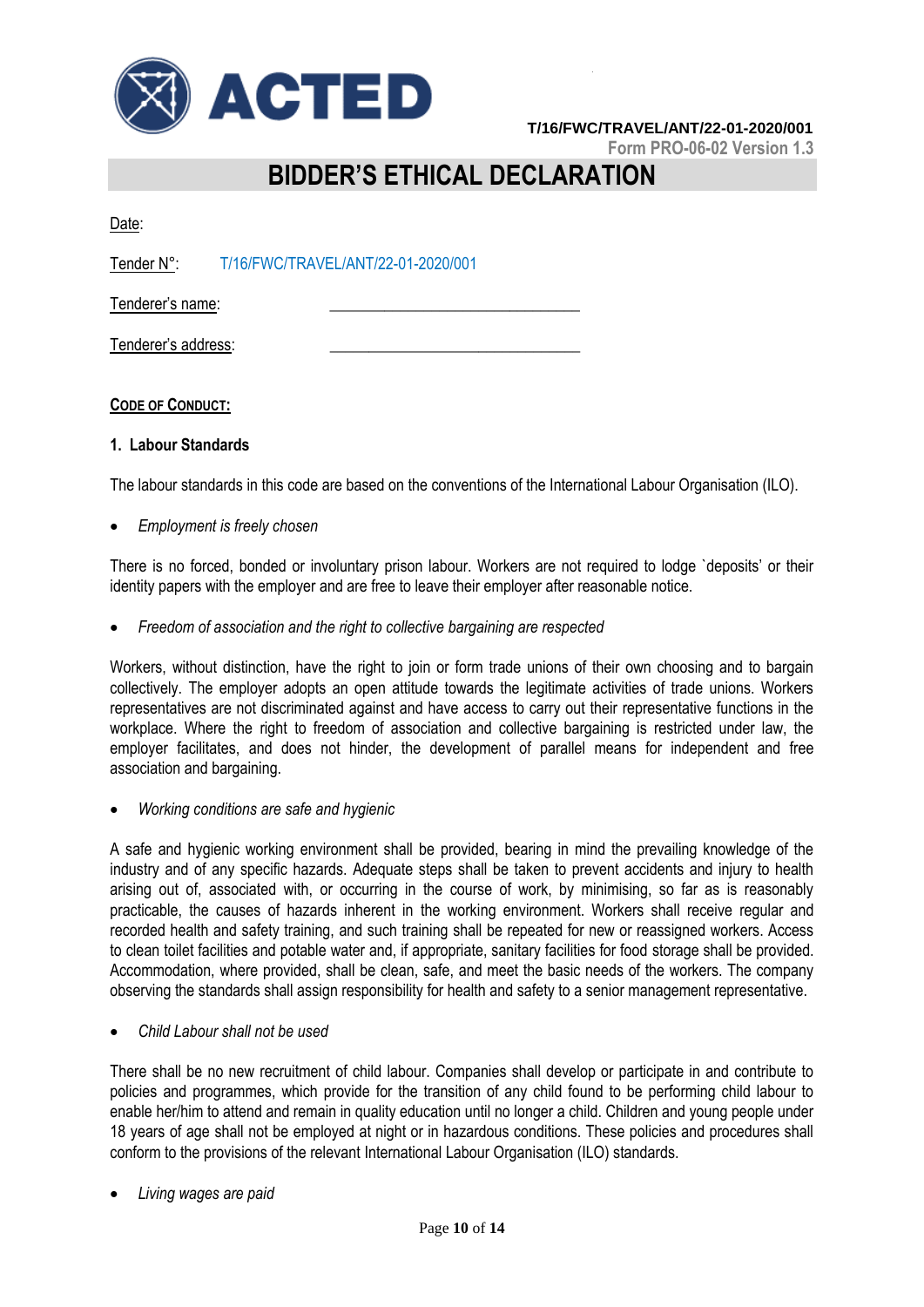

Wages and benefits paid for a standard working week meet, at a minimum, national legal standards or industry benchmarks. In any event wages should always be high enough to meet basic needs and to provide some discretionary income. All workers shall be provided with written and understandable information about their employment conditions in respect to wages before they enter employment, and about the particulars of their wages for the pay period concerned each time that they are paid. Deductions from wages as a disciplinary measure shall not be permitted nor shall any deductions from wages not provided for by national law be permitted without the express and informed permission of the worker concerned. All disciplinary measures should be recorded.

### *Working hours are not excessive*

Working hours comply with national laws and benchmark industry standards, whichever affords greater protection. In any event, workers shall not on a regular basis be required to work in excess of the local legal working hours. Overtime shall be voluntary, shall not exceed local legal limits, shall not be demanded on a regular basis and shall always be compensated at a premium rate.

### *No discrimination is practised*

There is no discrimination in hiring, compensation, access to training, promotion, termination or retirement based on race, caste, national origin, religion, age, disability, gender, marital status, sexual orientation, union membership or political affiliation.

### *Regular employment is provided*

To every extent possible work performed must be on the basis of a recognised employment relationship established through national law and practice. Obligations to employees under labour or social security laws and regulations arising from the regular employment relationship shall not be avoided through the use of labour-only contracting, sub-contracting or home-working arrangements, or through apprenticeship schemes where there is no real intent to impart skills or provide regular employment, nor shall any such obligations be avoided through the excessive use of fixed-term contracts of employment.

*No harsh or inhumane treatment is allowed*

Physical abuse or discipline, the threat of physical abuse, sexual or other harassment and verbal abuse or other forms of intimidation shall be prohibited.

### **B. Environmental Standards**

Suppliers should as a minimum comply with all statutory and other legal requirements relating to the environmental impacts of their business. Detailed performance standards are a matter for suppliers, but should address at least the following:

*Waste Management*

Waste is minimised and items recycled whenever this is practicable. Effective controls of waste in respect of ground, air, and water pollution are adopted. In the case of hazardous materials, emergency response plans are in place.

*Packaging and Paper*

Undue and unnecessary use of materials is avoided, and recycled materials used whenever appropriate.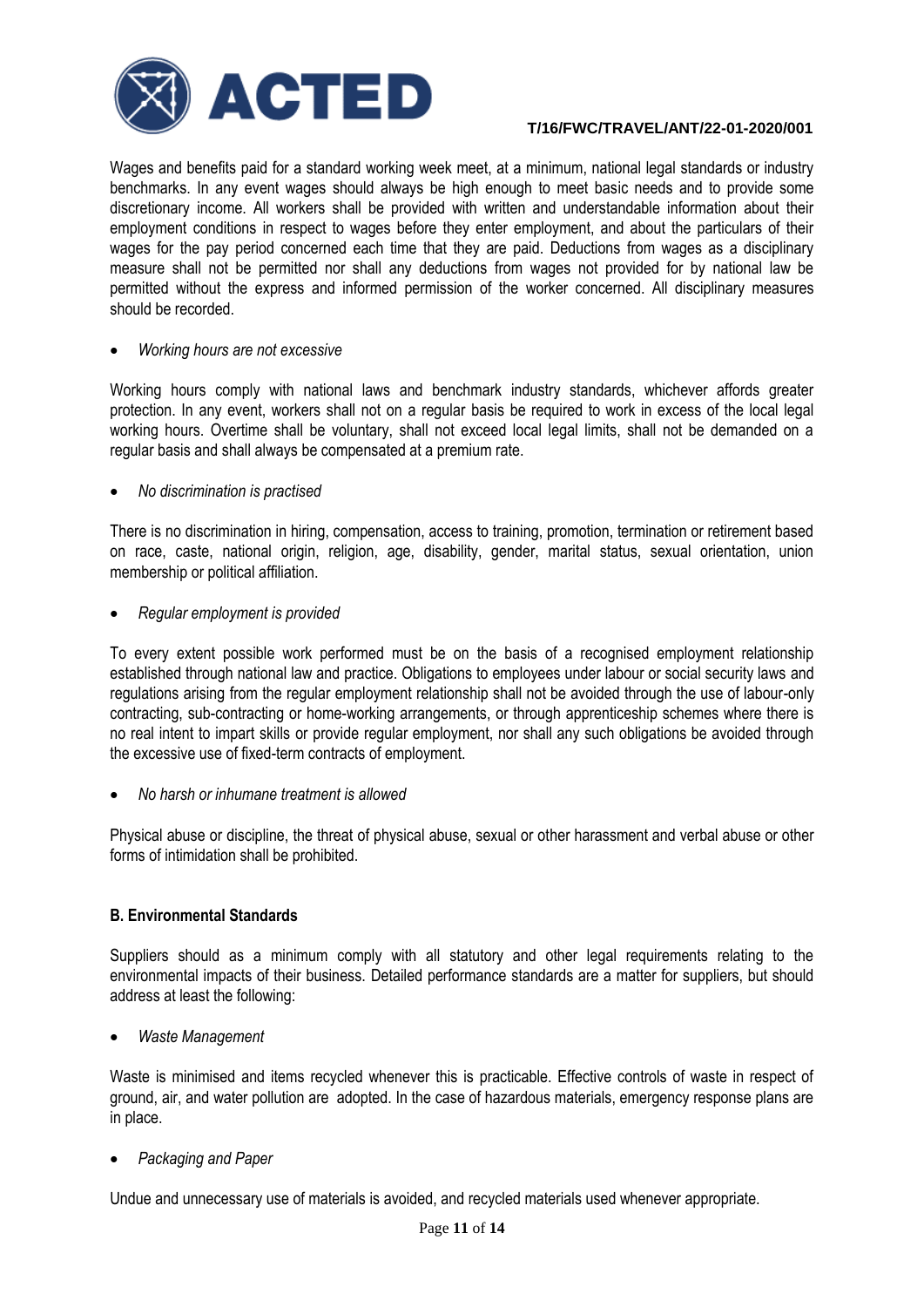

### *Conservation*

Processes and activities are monitored and modified as necessary to ensure that conservation of scarce resources, including water, flora and fauna and productive land in certain situations.

*Energy Use* 

All production and delivery processes, including the use of heating, ventilation, lighting, IT systems and transportation, are based on the need to maximise efficient energy use and to minimise harmful emissions.

*Safety precautions for transport and cargo handling*

All transport and cargo handling processes are based on the need to maximise safety precautions and to minimise poential enjuries to ACTED beneficiaries and staff as well as the suppliers's employees or those of its subcontractors.

### **C. Business Behaviour**

The conduct of the supplier should not violate the basic rights of ACTED's beneficiaries.

The supplier should not be engaged

1. in the manufacture of arms

2. in the sale of arms to governments which systematically violate the human rights of their citizens; or where there is internal armed conflict or major tensions; or where the sale of arms may jeopardise regional peace and security.

### **D. ACTED procurement rules and regulations**

Suppliers should comply with ACTED procurement rules and regulations outlines in ACTED Logistics Manual Version 1.2. or above. In particular, ACTED's procurement policy set out in Section 2.1 and 2.4. (contract awarding). By doing so, Suppliers acknowledge that they do not find themselves in any of the situations of exclusion as refered to under section 2.4.2.

### **Operating Principles**

The implementation of the Code of Conduct will be a shared responsibility between ACTED and its suppliers, informed by a number of operating principles, which will be reviewed from time to time.

ACTED will:

1. Assign responsibility for ensuring compliance with the Code of Conduct to a senior manager.

2. Communicate its commitment to the Code of Conduct to employees, supporters and donors, as well as to all suppliers of goods and services.

3. Make appropriate human and financial resources available to meet its stated commitments, including training and guidelines for relevant personnel.

4. Provide guidance and reasonable non-financial support to suppliers who genuinely seek to promote and implement the Code standards in their own business and in the relevant supply chains, within available resources.

5. Adopt appropriate methods and systems for monitoring and verifying the achievement of the standards.

6. Seek to maximise the beneficial effect of the resources available, e.g. by collaborating with other NGOs, and by prioritising the most likely locations of non-compliance.

ACTED expects suppliers to: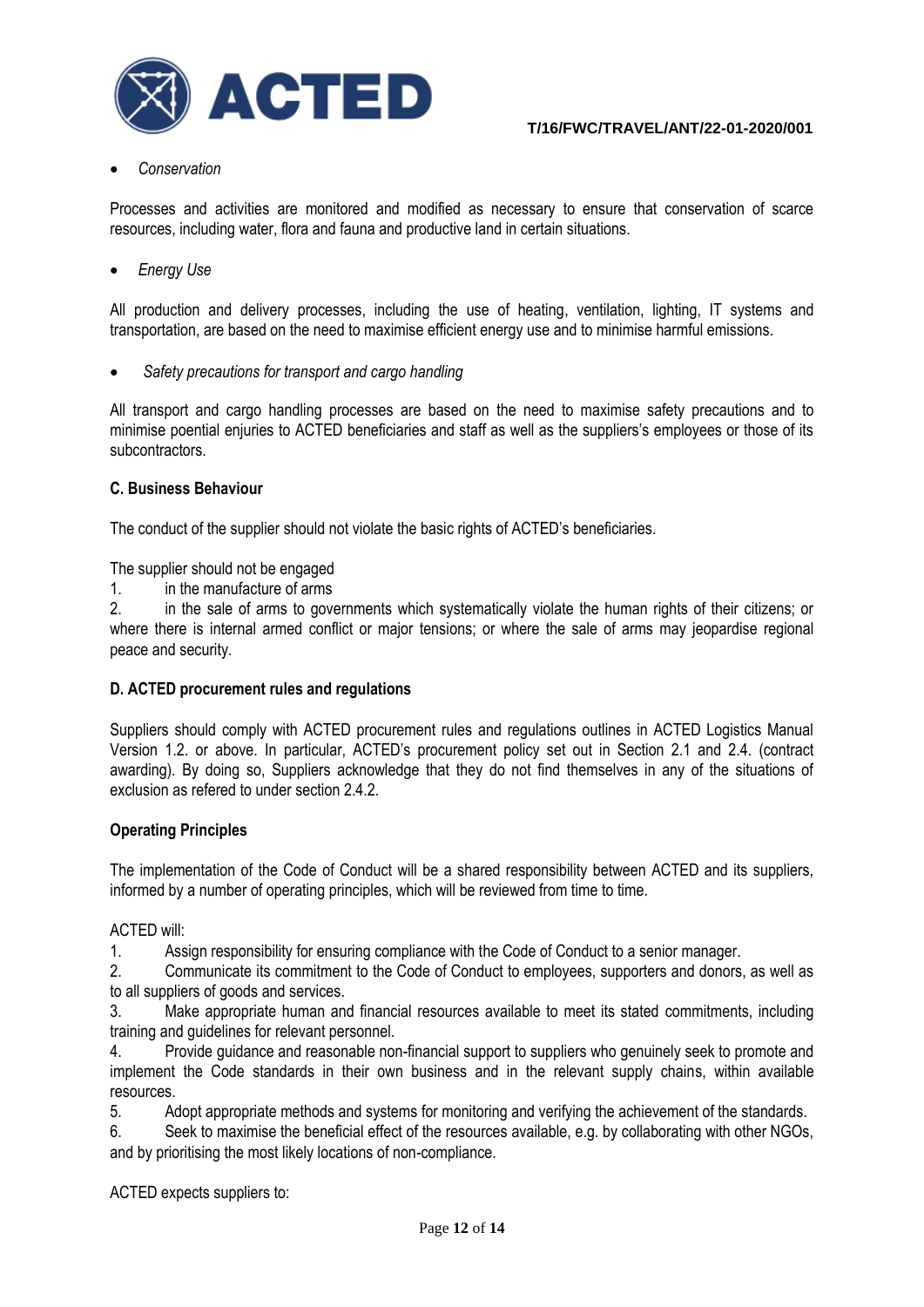

1. Accept responsibility for labour and environmental conditions under which products are made and services provided. This includes all work contracted or sub-contracted and that conducted by home or other outworkers.

2. Assign responsibility for implementing the Code of Conduct to a senior manager.

3. Make a written Statement of Intent regarding the company's policy in relation to the Code of Conduct and how it will be implemented, and communicate this to staff and suppliers as well as to ACTED.

### Both parties will

1. require the immediate cessation of serious breaches of the Code and, where these persist, terminate the business relationship.

2. Seek to ensure all employees are aware of their rights and involved in the decisions which affect them.

3. Avoid discriminating against enterprises in developing countries.

4. Recognise official regulation and inspection of workplace standards, and the interests of legitimate trades unions and other representative organisations.

5. seek arbitration in the case of unresolved disputes.

### **Qualifications to the Policy Statement**

The humanitarian imperative is paramount. Where speed of deployment is essential in saving lives, ACTED will purchase necessary goods and services from the most appropriate available source.

ACTED can accept neither uncontrolled cost increases nor drops in quality. It accepts appropriate internal costs but will work with suppliers to achieve required ethical standards as far as possible at no increase in cost or decrease in quality.

I undersigned \_\_\_\_\_\_\_\_\_\_\_\_\_\_\_\_\_\_\_\_\_\_\_\_, agree to adopt the above Code of Conduct and to commit to comply with the labour and environmental standards specified, both in my own company and those of my suppliers.

Name & Position of Tenderer's authorized representative

Authorized signature

Stamp: